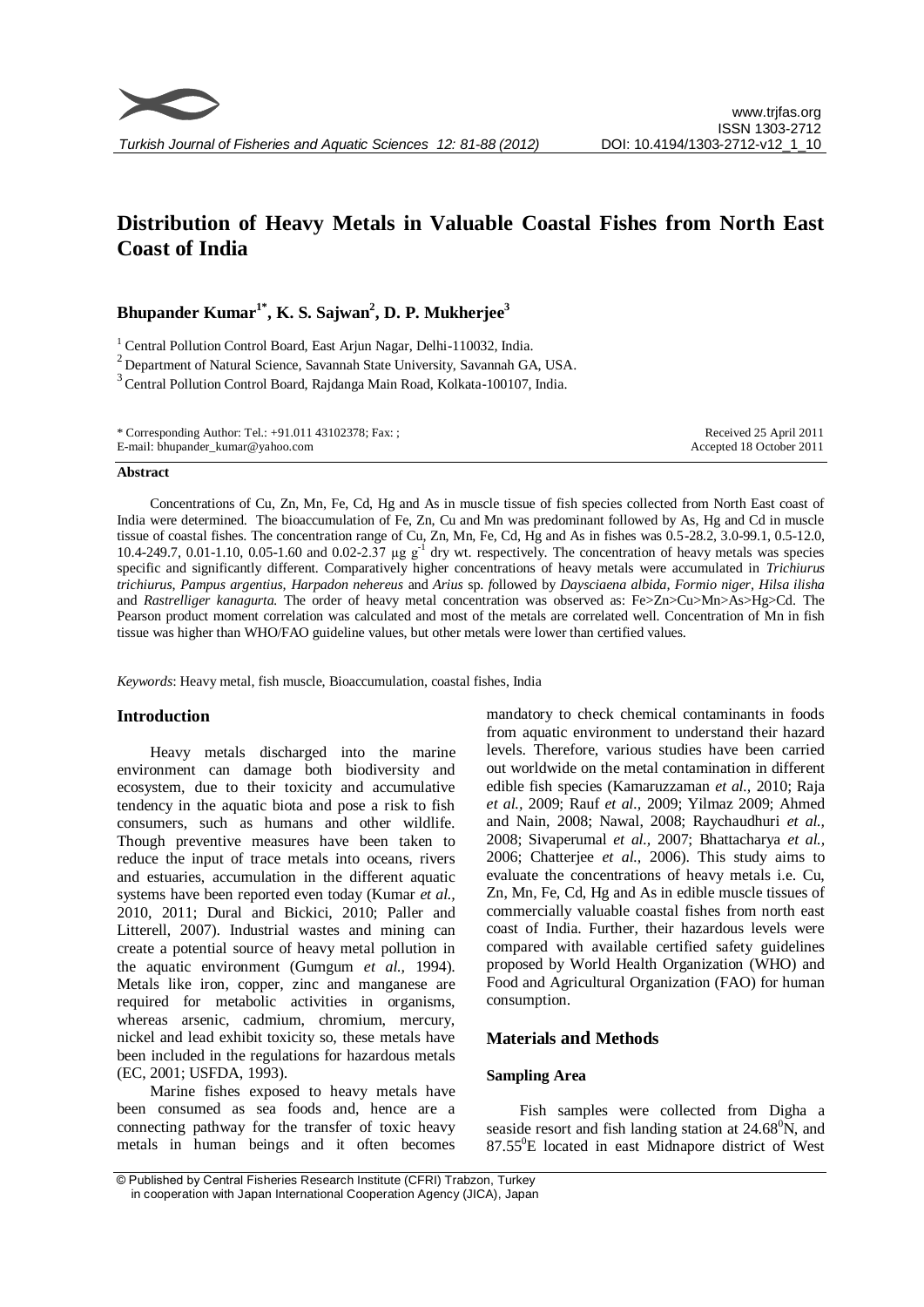Bengal and at the northern end of the Bay of Bengal (Figure.1). The geomorphology, hydrodynamics and ecology of the catchment area of the Digha is largely influenced by the estuarine and tidal network system of river Ganga (Hugli). The Ganga (Hugli) is the main river system in India, which covers a large area from north India and joins the Bay of Bengal to form deltaic Sunderbans ecosystem. The Hugli estuarine ecosystem is one of the most productive estuaries of the world (Nath, 1998). The huge discharges through this reverine system, of municipal and industrial wastes was generated from industries include fertilizer, paints and pigments, dye manufacturing units, electroplating units and thermal power plants. A significant ecological change was pronounced in this area due to influence of Ganga (Hugli) river and wastes from Haldia ports, a major oil disembarkment terminal in eastern India (Chatterjee *et al.,* 2006). Heavy metal concentration in different compartment of coastal and estuarine ecosystem has been reported from this area (De *et al.,* 2010; Mukherjee *et al.,* 2009; Chakraborty *et al.,* 2009; Bhattacharya *et al.,* 2008; Kwokal *et al.,* 2008).

## **Sampling**

Fifty four samples of nine commercially

valuable fish species, Bombay duck *(Harpadon nehereus),* Scoliodon (*Scoliodon laticaudus),* Bhola (*Daysciaena albida),* white pomfret *(Pumpus argentius*), cat fish (*Arius* sp.*),* black pomfret *(Formio niger),* Hilsa (*Hilsa ilisha),* and mackerel (*Rastrelliger kanagurta)* were collected from different counters of the fish landing station of Digha. The selected fishes were the most abundant and commercially important species consumed by the people. Fish samples were labeled, ice preserved and transported to main laboratory. All the samples were kept at  $-20^0$ C until pre-treatment and analysis.

#### **Pre-Treatment of Samples**

Samples were thoroughly washed with Mili-Q water after removing the scales, and muscle portion, which was taken for further processing. Muscle tissue was oven dried at  $110^0$ C, powdered with pestle and mortar and stored until chemical analysis. Heavy metals (Cu, Zn, Mn, Fe, Cd, Hg and As) were analyzed after digesting the homogenized samples in a mixture of nitric and perchloric (Kumar *et al.,* 2010). Digestion was carried out after 0.5 gm homogenized powdered sample was placed in a Teflon beaker and digested with few drops of sodium chloride solution (30%) and a 10 ml mixture (1:5) of



**Figure 1**. Map showing sampling location: Digha, West Bengal, India (north east coast of India).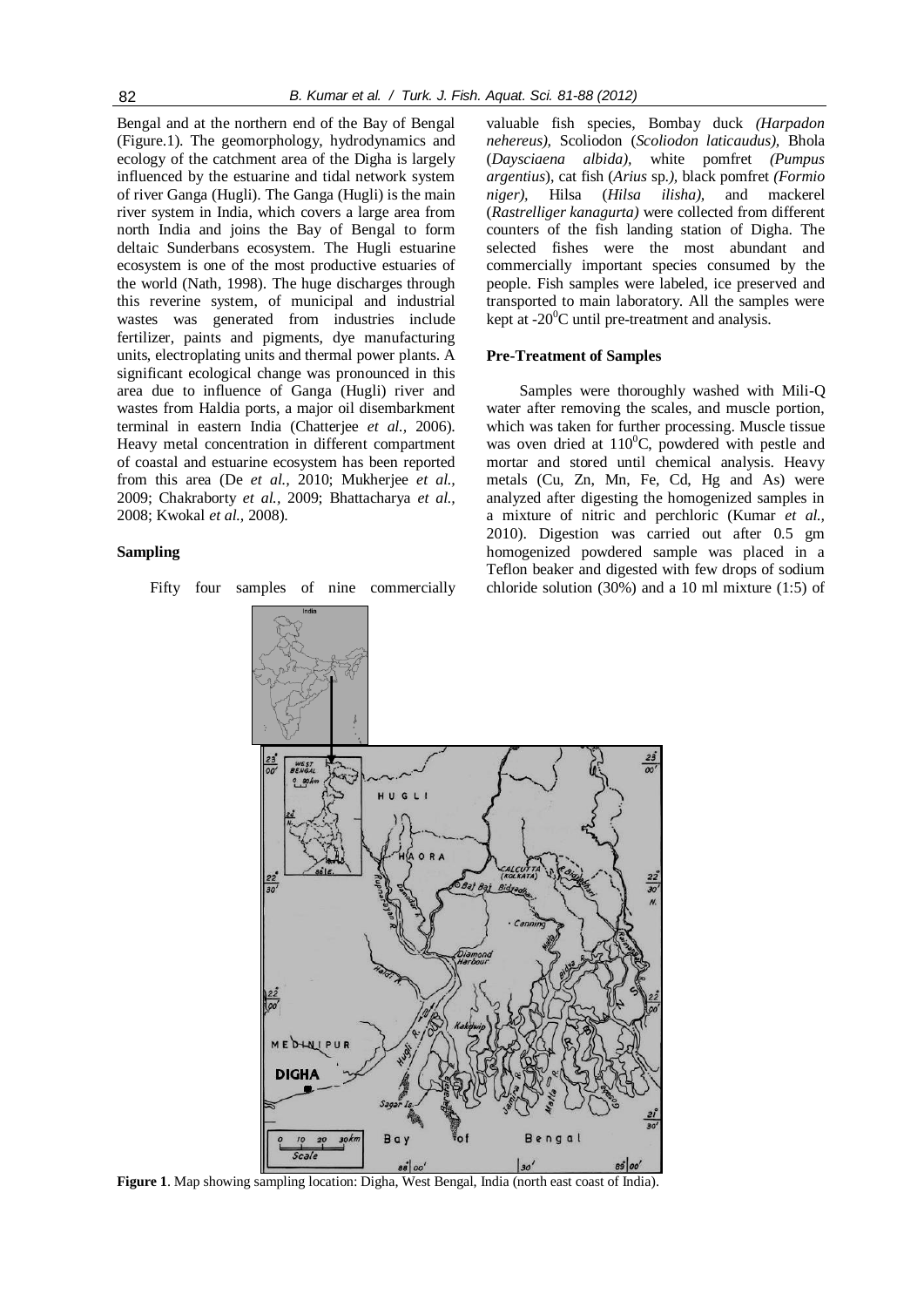concentrate Nitric acid (65%) and concentrated Perchloric acid (70%). The free chlorine developed loosens the chemical bonds in organic compounds after gentle heating (at  $70\pm5\degree C$ ) in a water bath for 12 hrs and destroys the organic matter in order to transfer the metals into the solution. The digested samples were centrifuged and the supernatant was analyzed. The results were expressed in  $\mu$ g g<sup>-1</sup> metal dry weight.

#### **Instrumental Analysis**

Determinations of copper, zinc, manganese, iron and cadmium were carried out using Flame Atomic Absorption Spectrometry (FAAS, Thermo, UK). Hydride generator (HG) coupled to atomic absorption spectrophotometer was used to analyzed total mercury (cold vapor mode) and arsenic (heating mode). Background corrections were applied whenever required during in the analysis and the method of standard additions was used to compensate for matrix effects.

## **Analytical Quality Control**

Performance of the instrument was checked by analyzing the standard reference material solutions (Merck NJ, USA) concurrently to check the precision of the instrument. After appropriate dilutions of stock standard solutions a five level calibration curve was prepared. Samples were analyzed in triplicate. The values obtained from the sample then corrected for final digestion volume and sample weight taken. The results were reported on dry weight basis. The detection limit for Zn, Fe, Cu, Cd, Mn, Hg, and As

was, 0.01, 0.06, 0.05, 0.01, 0.05, 0.001, and 0.002 mg.1<sup>-1</sup>, respectively. Duplicate method blanks were also processes and analyzed alongside the samples to check any loss or cross contamination. A certified reference material (SW 8022) was processes along with samples to determine the accuracy of the method and the results were comparable to acceptable limits (Table 1). The recovery of the studied heavy metals was ranged between 103±2 to 112±11 percent.

#### **Statistical Analysis**

Inter-heavy metal correlations in the fish muscle were investigated. The Pearson correlation coefficient was used to measure the strength of the association between heavy metal concentrations in muscle tissue and presented in correlation matrices (Pentecost, 1999). The *p*-values of less than 0.05 and 0.01 0.001 were considered to indicate statistical significance.

#### **Results**

#### **Heavy Metal Concentrations in Fishes**

Average concentrations of heavy metals in muscle tissue of fishes from north east coast of India are presented in Table 2. The concentrations of heavy metals fishes in the present study were: Fe>Zn>Cu>Mn>As>Hg>Cd. The average concentrations of Cu, Zn, Mn, Fe, Cd, Hg and As in muscle tissues were,  $3.9 \pm 0.7$  µg g<sup>-1</sup>,  $19.8 \pm 2.4$  µg g<sup>-1</sup>, 3.0 $\pm$ 0.2 µg g<sup>-1</sup>, 49.2 $\pm$ 4.3 µg g<sup>-1</sup>, 0.33 $\pm$ 0.03 µg g<sup>-1</sup>, 0.48 $\pm$ 0.03 µg g<sup>-1</sup> and 0.64 $\pm$ 0.05 µg g<sup>-1</sup>, respectively. The concentration ranges were  $0.5\n-28.2 \mu g g^{-1}$ , 3.0-

**Table1** Comparison of measured heavy metals concentration with reference value ( $\mu$ g  $g^{-1}$ dry wt) of the certified reference material (SW-8022)

| Metals | Reference value | Measured value* | Recovery $(\% )$ | S D<br>$(\pm\%)$ |
|--------|-----------------|-----------------|------------------|------------------|
| Cu     |                 | 73              | 103              |                  |
| Mn     | 582             | 645             | 111              |                  |
| Zn     | 289             | 312             | 108              |                  |
| Fe     | 13771           | 15431           | 112              |                  |
| Cd     | 173             |                 | 100              |                  |

Note: \* denote average of three replicate

**Table 2.** The overall mean $\pm$  SE<sup>\*</sup> ( $\mu$ g g<sup>-1</sup>dry wt) and range of heavy metals in muscle tissues of coastal fishes from North East Coast of India (n=54)

| Metals    | Mean            | Range   |         |  |  |
|-----------|-----------------|---------|---------|--|--|
|           |                 | Minimum | Maximum |  |  |
| Copper    | $3.9 \pm 0.7$   | 0.5     | 28.2    |  |  |
| Zinc      | $19.8 \pm 2.4$  | 3.0     | 99.1    |  |  |
| Manganese | $3.0 \pm 0.2$   | 0.5     | 12.0    |  |  |
| Iron      | $49.2 \pm 4.3$  | 10.4    | 249.7   |  |  |
| Cadmium   | $0.33 \pm 0.03$ | 0.01    | 1.10    |  |  |
| Mercury   | $0.48 \pm 0.03$ | 0.05    | 1.60    |  |  |
| Arsenic   | $0.64 \pm 0.05$ | 0.02    | 2.37    |  |  |

Note: \* standard error= standard deviation  $/\sqrt{n}$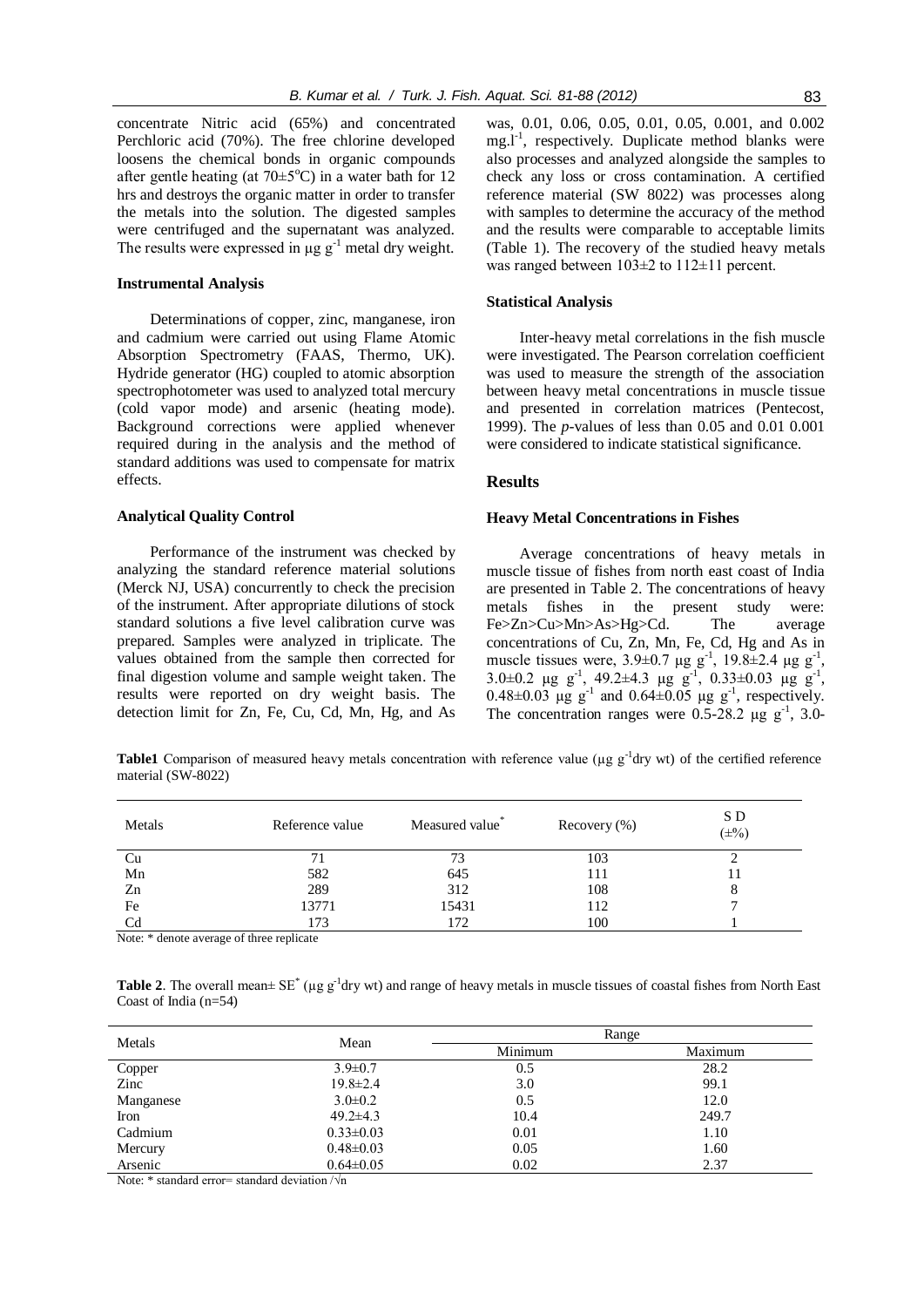99.1 $\mu$ g g<sup>-1</sup>, 0.5-12.0  $\mu$ g g<sup>-1</sup>, 10.4-249.7  $\mu$ g g<sup>-1</sup>, 0.01-1.10  $\mu$ g g<sup>-1</sup>, 0.05-1.60  $\mu$ g g<sup>-1</sup> and 0.02-1.22  $\mu$ g g<sup>-1</sup> for Cu, Zn, Mn, Fe, Cd, Hg and As, respectively. These findings are in agreement with, Agoes and Hamami, (2007), Bhattacharya *et al.,* (2006), but higher than fishes from Iskenderun Bay, Turkey (Dural and Bickici, 2010). Fariba *et al.,* (2009) reported the lower concentration of Cu  $(3.14-3.69 \text{ µg g}^{-1})$ , and higher concentrations for Zn  $(37.99-73.81 \mu g g^{-1})$  and Fe  $(73.59-94.78 \text{ µg g}^{-1})$  in fishes from coast of Iran. The iron, manganese, copper concentrations were higher, but cadmium and zinc was lower than reported by Naim and Ahmed, (2008). Turkmen *et al.,* (2008) reported the lower values for Cu, Zn, Mn, Fe, and cadmium. The essential metals, such as iron, zinc, copper and manganese are in higher concentrations, presumably due to their function as co-factors for the activation of a number of enzymes and regulated to maintain a certain homeostatic status in fish. On the other hand, the non-essential metals such as cadmium, mercury and arsenic have no biological function or requirement and their concentrations in coastal fishes are generally low (Yilmaz, 2009; Ahmad *et al.,* 2008).

# **Heavy Metal Concentrations in Fish Species**

The observed metal concentrations in muscle tissues of different fish species collected from West Bengal coast were presented in Table 3. In our study the metal concentrations in muscle tissues varied significantly among the nine species (Figure 2).

The observed concentration of copper in muscle tissue was higher in *P. argentius*  $(9.19 \text{ µg g}^{-1})$ , medium in *T. trichiurus*  $(5.66 \text{ µg g}^{-1})$  and *Arius sp.*  $(3.33 \mu g g^{-1})$ , and relatively low in other species 1.33-2.83  $\mu$ g g<sup>-1</sup> The concentration of copper in the muscle tissue of fishes from West Bengal coast was ranged

from 0.55  $\mu$ g g<sup>-1</sup> to 28.24  $\mu$ g g<sup>-1</sup> (mean 3.9±0.0.7  $\mu$ g g<sup>-1</sup>  $^{1}$ ).

Zinc's concentration was the second highest in the metals concentration with moderate variation in among the species. The average concentration of zinc in all species was 19.8 µg g-1 . *Arius* sp. had highest concentration 42.0  $\mu$ g g<sup>-1</sup> and *D. albida* lowest (7.48)  $\mu$ g g<sup>-1</sup>). In other species the zinc concentration ranged between 7.50-34.10  $\mu$ g g<sup>-1</sup>.

Manganese is a low toxicity metal but has a considerable biological significance and seems to accumulate in fish species. The lowest concentration of manganese was 0.89 µg g-1 in *Rastreliger*   $kanagurta$  and highest (5.3 µg  $g^{-1}$ ) in *H. nehereus*. In other species the concentration was ranged from 1.00 to 5.33  $\mu$ g g<sup>-1</sup> .

Iron was found most abundant in all the species monitored in this study. The concentration varies between 10.4 to 249.7  $\mu$ g g<sup>-1</sup>, with the mean of 49.2  $\mu$ g g<sup>-1</sup>). Maximum concentration of Fe was observed in *T. trichiurus* (80.1  $\mu$ g g<sup>-1</sup>) while the minimum was observed in *H. ilisha*  $(25.6 \pm 1.5 \text{ µg g}^{-1})$ .

Cadmium observations ranged from 0.01  $\mu$ g g<sup>-1</sup> (*S. laticaudus*) to 1.10  $\mu$ g  $g^{-1}(H.$  *ilisha*) and the average concentration was  $0.33\pm0.03$   $\mu$ g g<sup>-1</sup>. Cadmium has a high potential for bio-concentration in fish and is accumulated in multiple organs. *T. trichiurus, P. argentius* and *H. ilisha* comparatively, shows higher capacity to accumulate cadmium in muscle tissues.

The concentration of mercury in muscle tissues of different fish species from West Bengal coast varied from 0.05 to 1.60  $\mu$ g g<sup>-1</sup> (mean 0.48±0.03  $\mu$ g g<sup>-1</sup> <sup>1</sup>). The highest concentration was observed in *T*. *trichiurus* (1.60  $\mu$ g g<sup>-1</sup>), and lowest in *F. niger* (0.25)  $\mu$ g g<sup>-1</sup>).

The higher concentration of Arsenic

**Table 3**. The mean $\pm$  SE<sup>\*</sup> concentrations ( $\mu$ g g<sup>-1</sup>dry wt) and range of heavy metal in muscle tissue of coastal fish species from North East Coast of India

| <b>Fish Species</b>    | Concentrations of the heavy Metals |                   |                 |                   |                   |                   |                   |  |
|------------------------|------------------------------------|-------------------|-----------------|-------------------|-------------------|-------------------|-------------------|--|
| (Nos)                  | Cu                                 | Zn                | Mn              | Fe                | C <sub>d</sub>    | Hg                | As                |  |
| Harpadon               | $NT-5.0$                           | $11.0 - 16.0$     | $NT-12.0$       | 40.0-120.8        | $0.17 - 2.07$     | $0.30 - 2.57$     | $0.07 - 1.96$     |  |
| nehereus (7)           | $(2.8 \pm 0.6)$                    | $(14.0 \pm 0.6)$  | $(5.3 \pm 1.3)$ | $(59.8 \pm 10.8)$ | $(0.74 \pm 0.30)$ | $(0.77 \pm 0.61)$ | $(0.91 \pm 0.28)$ |  |
| <b>Trichiurus</b>      | NT-20.4                            | 8.0-59.7          | NT-7.5          | 20.0-249.7        | NT-11.90          | $0.07 - 1.28$     | NT-0.85           |  |
| <i>trichiurus</i> (10) | $(5.7\pm2.1)$                      | $(21.9 \pm 6.4)$  | $(2.9 \pm 0.7)$ | $(80.1 \pm 26.1)$ | $(0.41 \pm 0.10)$ | $(1.60 \pm 0.10)$ | $(0.29 \pm 0.12)$ |  |
| Scoliodon              | $1.0 - 3.0$                        | $3.0 - 14.0$      | $NT-1.0$        | $17.5 - 43.0$     | $0.05 - 0.31$     | $0.05 - 0.72$     | NT-0.77           |  |
| <i>laticaudus</i> (4)  | $(1.8 \pm 0.5)$                    | $(7.5 \pm 2.5)$   | $(1.0\pm 0.1)$  | $(28.2 \pm 6.0)$  | $(0.16 \pm 0.06)$ | $(0.45 \pm 0.15)$ | $(0.38 \pm 0.17)$ |  |
| Daysciaena             | $NT-2.0$                           | $7.0 - 9.0$       | $NT-1.0$        | $20.3 - 44.0$     | $NT-0.60$         | $0.17 - 0.73$     | NT-0.07           |  |
| albida (4)             | $(1.3\pm0.3)$                      | $(7.5 \pm 0.5)$   | $(1.0\pm 0.1)$  | $(32.1 \pm 4.9)$  | $(0.24 \pm 0.16)$ | $(0.43 \pm 0.12)$ | $(0.05 \pm 0.02)$ |  |
| Pumpus                 | NT-28.2                            | 5.0-99.1          | $NT-5.0$        | 20.9-121.3        | $NT-2.10$         | $0.22 - 0.60$     | NT-1.74           |  |
| <i>argentius</i> (9)   | $(9.2 \pm 3.3)$                    | $(34.1 \pm 11.3)$ | $(3.0 \pm 0.5)$ | $(60.0 \pm 13.9)$ | $(0.48 \pm 0.09)$ | $(0.45 \pm 0.04)$ | $(0.64 \pm 0.21)$ |  |
| Arius sp. $(3)$        | $3.0 - 4.0$                        | $9.0 - 59.0$      | $2.0 - 4.0$     | 21.5-47.0         | $0.06 - 0.50$     | $0.42 - 0.57$     | $0.47 - 2.37$     |  |
|                        | $(3.3 \pm 0.3)$                    | $(42.0 \pm 5.0)$  | $(4.0\pm0.1)$   | $(31.3 \pm 7.9)$  | $(0.28 \pm 0.18)$ | $(0.50 \pm 0.04)$ | $(1.22 \pm 0.58)$ |  |
| Formio niger           | $1.0 - 2.0$                        | $10.0 - 15.0$     | 1.96-7.00       | 37.5-47.2         | $0.06 - 0.41$     | $0.07 - 0.40$     | $0.02 - 2.34$     |  |
| (4)                    | $(1.5\pm0.3)$                      | $(12.5 \pm 1.2)$  | $(5.0 \pm 1.1)$ | $(43.6 \pm 2.1)$  | $(0.17 \pm 0.08)$ | $(0.25 \pm 0.07)$ | $(0.93 \pm 0.62)$ |  |
| Hilsha ilisha          | $1.0 - 3.5$                        | 5.0-29.4          | $NT-4.0$        | 22.4-29.2         | $NT-1.10$         | NT-0.90           | NT-1.14           |  |
| (5)                    | $(2.3 \pm 0.6)$                    | $(12.6\pm4.3)$    | $(2.0 \pm 0.7)$ | $(25.6 \pm 1.5)$  | $(1.10\pm0.01)$   | $(0.60 \pm 0.13)$ | $(0.52 \pm 0.22)$ |  |
| Rastrelliger           | $0.5 - 4.0$                        | 9.97-29.82        | $0.5 - 1.5$     | 10.4-75.3         | $0.01 - 1.10$     | $0.27 - 9.50$     | $0.07 - 0.97$     |  |
| kanagurta (8)          | $(1.9 \pm 0.4)$                    | $(18.3 \pm 2.7)$  | $(0.9 \pm 0.2)$ | $(32.4 \pm 8.3)$  | $(0.62 \pm 0.20)$ | $(1.22 \pm 0.20)$ | $(0.52 \pm 0.13)$ |  |

Note: Mean $\pm$ SE in parenthesis, \*standard error= standard deviation / $\sqrt{n}$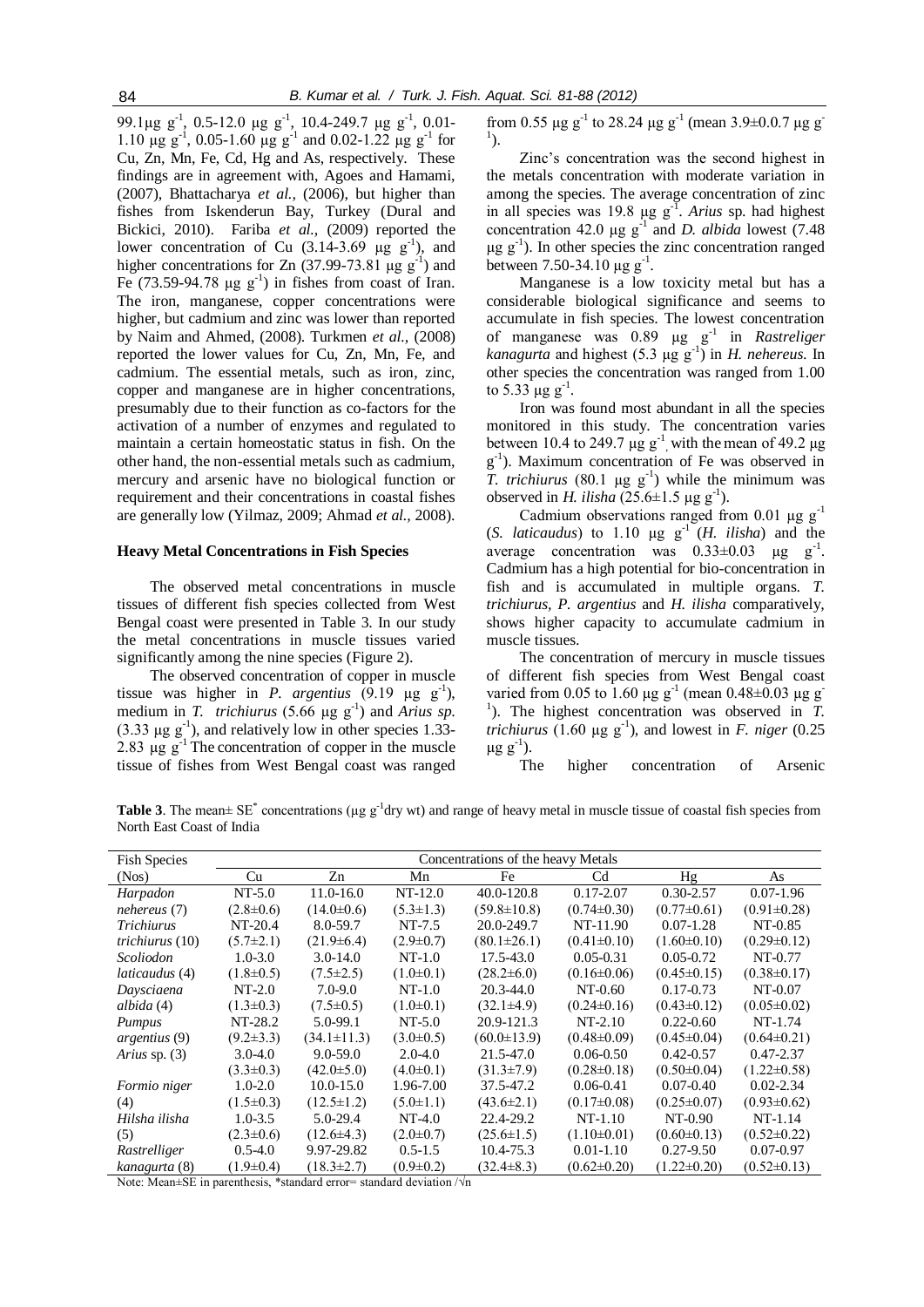accumulation was observed in *Arius sp* (1.22  $\mu$ g g<sup>-1</sup>), *Formio niger* (0.93 µg g-1 ) and *Harpadon nehereus*  $(0.91 \text{ µg g}^{-1})$ , however, lower concentrations were accumulated by *Daysciaena albida* (0.05  $\mu$ g g<sup>-1</sup>).

Pearson moment correlation coefficient analysis reflects that copper is highly correlated with zinc, manganese, iron and mercury but zinc has a significant correlation with iron, mercury and arsenic. Cadmium is positively correlated with mercury in the present study (Table 4).

#### **Discussions**

Accumulations of metals were generally found to be species specific and may be related to their feeding habits and the bio-concentration capacity of each species (Fariba *et al.,* 2009; Naim and Ahmed, 2008; Agoes and Hamami, 2007; Huang, 2003). The heavy metal concentrations in fish tissues from West Bengal coast were compared with other studies and guideline values (Table 5).

The copper concentrations were similar to other studies (Rejomon *et al.,* 2010; Olowu *et al.,* 2010; Yilmaz, 2009). However, higher than reported by Kamaruzzaman *et al.,* (2010); Dural and Bickici, (2010); Raja *et al.,* (2009); Turkmen *et al.,* (2008); Naim and Ahmed, (2008) and Wen-Bin Huang, (2003), however, lower than earlier report from this area (De *et al.,* 2010) and fishes from Gresik coastal waters of Indonesia (Agoes and Hamami, 2007). The higher accumulation of copper may be due to its relationship with molecular weight proteins (metallothionein-like).

The observations on zinc were similar to other studies (Dural *et al.,* 2007; Ahmad *et al.,* 2008; Turkmen *et al.,* 2008; Raja *et al.,* 2009; De *et al.,* 2010), although, higher than fishes from eastern Taiwan ( Wen-Bin Huang, 2003), Malaysia (Kamaruzzaman *et al.*, 2010), Turkey (Dural and Bickici, 2010), and Lagos Nigeria (Olowu *et al.,* 2010), but lower than from south west coast of India (Rejomon *et al.,* 2010), Indonesia (Agoes and Hamami 2007) and Iran (Fariba *et al.,* 2009).

Yilmaz, (2009), and Ahmad *et al.,* (2008) reported the similar concentration of manganese in muscle tissue of fish, while Huang, (2003) observed the lower Mn content in fish tissue. However, fishes from West Bengal coast accumulate high level of manganese than fishes from Turkey (Dural and Bickici, 2010), Red sea (Naim and Ahmed, 2008), south east coast of India (Raja *et al.,* 2009), and Mediterranean seas (Turkmen *et al.,* 2008).

The reported iron in this study were higher than from Nigeria (Olowu *et al.,* 2010) and Turkey (Dural and Bickici, 2010; Turkmen *et al.,* 2008), Gulf of Aquaba, Red sea (Naim and Ahmed, 2008), but lower than fishes from south west coast of India (Rejomon *et al.,* 2010), Caspian sea (Fariba *et al.,* 2009).

The values of cadmium were comparable with earlier reports on heavy metals in fishes from this area (De *et al.,* 2010). However, lower than south west coast of India (Rejomon *et al.,* 2010), Red sea (Naim and Ahmed, 2008), but comparatively higher than the fishes from Turkey (Dural and Bickici, 2010), south



Coast of India

**Table 4**. Pearson's moment correlation coefficients between the heavy metals in muscle tissue of coastal fishes from North East coast of India (n=54)

|                | Zn                                    | Mn               | Fe               |                | Hg               | As                  |
|----------------|---------------------------------------|------------------|------------------|----------------|------------------|---------------------|
| Cu             | $0.8334^{\text{a},\text{b},\text{c}}$ | $0.3149^{\rm a}$ | $0.5850^{a,b,c}$ | $0.1715^{b}$   | $0.2723^{\rm a}$ | 0.2369              |
| Zn             |                                       | 0.1324           | $0.3822^{a,b}$   | $0.2519^{b,c}$ | $0.2801^a$       | $0.3728^{a,b}$      |
| Mn             |                                       |                  | $0.2960^{\rm a}$ | 0.1538         | $-0.1794$        | 0.1007              |
| Fe             |                                       |                  |                  | 0.0759         | 0.1831           | 0.0702              |
| C <sub>d</sub> |                                       |                  |                  |                | $0.3688^{a,b}$   | $-0.0460$           |
| Hg             |                                       |                  |                  |                |                  | $0.2664^{\text{a}}$ |

Note: Significant correlations at P<0.05 are indicated as  $^{\text{a}}$  mark, at P<0.01 are indicated as  $^{\text{b}}$  mark and P<0.001 are indicated as  $^{\text{c}}$  mark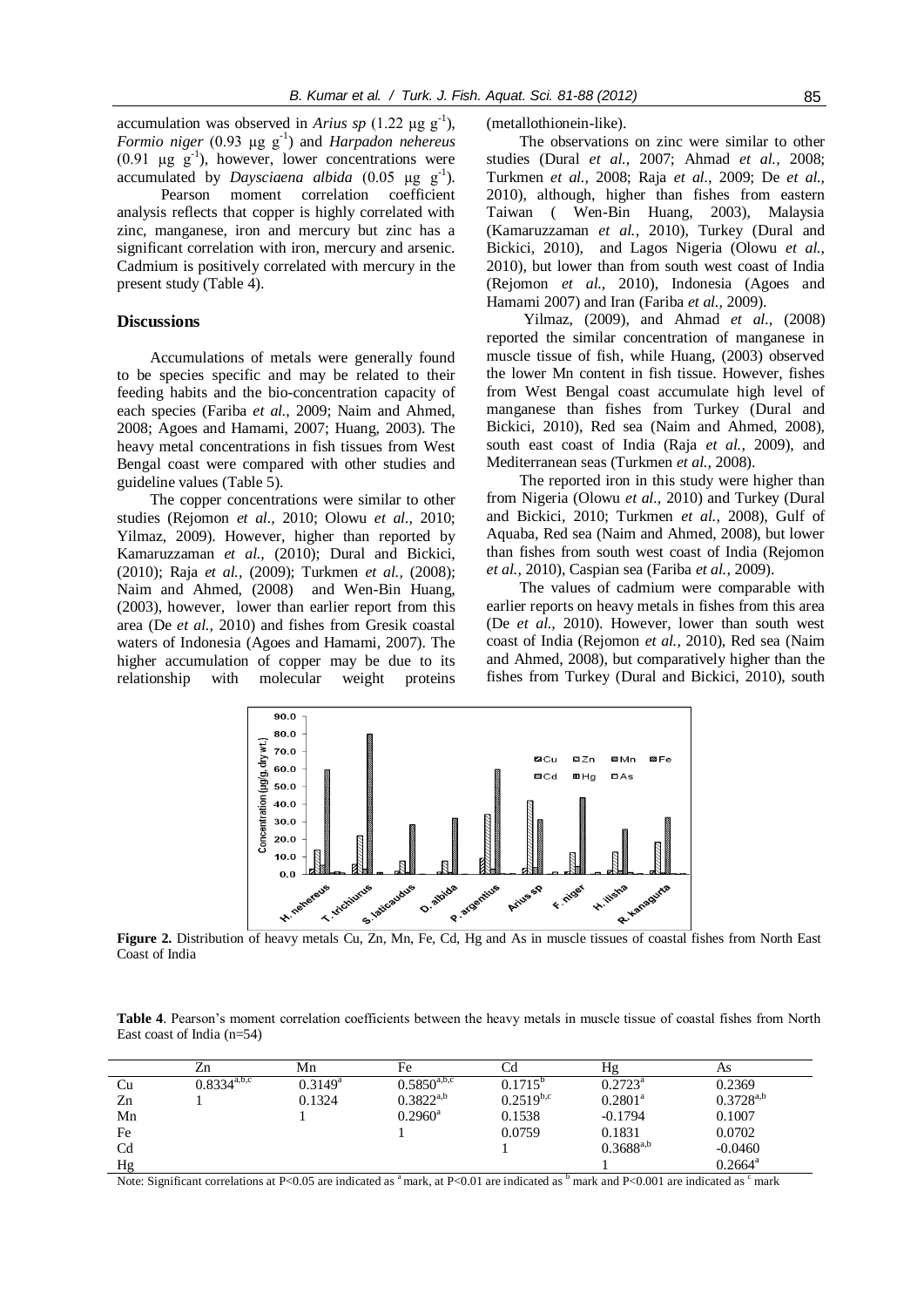Table 5. Heavy metal levels ( $\mu$ g g<sup>-1</sup>dry wt) in muscles of coastal fishes from North East Coast of India and other selected regions

|                          | <b>Heavy Metals</b> |                          |                          |                          |                          |                          |                          | Reference                   |
|--------------------------|---------------------|--------------------------|--------------------------|--------------------------|--------------------------|--------------------------|--------------------------|-----------------------------|
| Regions of study         | Cu                  | Zn                       | Mn                       | Fe                       | Cd                       | Hg                       | As                       |                             |
| <b>WHO</b>               | 30                  | 100                      | 1.00                     | 100                      | 1.00                     | $\overline{a}$           | $\overline{\phantom{a}}$ | WHO, 1989                   |
| <b>FAO</b>               | 30.0                | 40.0                     | $\overline{a}$           | $\sim$                   | 0.50                     | $\overline{\phantom{a}}$ | $\overline{\phantom{a}}$ | FAO, 1983                   |
| SE coast, India          | $0.1 - 0.3$         | $14.1 -$<br>35.5         | $0.31 -$<br>1.20         | 24.1-50.3                | $0.18 - 0.54$            | ٠                        |                          | Raja et al., 2009           |
| Gulf of Cambay,<br>India | $2.4 \pm 0.5$       | $38.2 \pm 1.6$           | $12.1 \pm 0.7$           | $94.4 \pm 2.6$           | $0.2 \pm 0.03$           | $1.0 \pm 0.3$            | $1.7\pm.0.9$             | Mallampati et al.,<br>2007  |
| Cochin, India            | $15 - 24$           | $0.6 - 165$              | $0.08 - 9.2$             |                          | $0.07 - 1.0$             | $0.05 - 2.31$            | $0.1 - 4.14$             | Sivaperumal et al.,<br>2007 |
| Hooghly, India           | 16.2-48.0           | $12.1 -$<br>44.7         |                          |                          | $0.62 - 1.20$            |                          |                          | De et al., 2010             |
| SW coast, India          | 3.09-3.62           | $79.3 -$<br>84.3         |                          | 541-649                  | 4.35-6.38                | $\overline{\phantom{a}}$ | $\overline{a}$           | Rejomon et al., 2010        |
| Mediterranean sea        | $0.3 - 16.7$        | 3.3-42.6                 | $0.1 - 2.6$              | 18.5-57.6                | $0.02 - 0.21$            |                          | $\overline{a}$           | Turkmen et al., 2008        |
| Saudi Arabia             | 2.5                 | 21.7                     |                          |                          | 0.28                     |                          |                          | Mohammad, 2009              |
| Malaysia                 | $0.3 - 2.6$         | $1.9 - 13.0$             | $0.11 -$<br>0.20         | 2.88-7.21                | $0.01 - 0.25$            |                          | $\overline{\phantom{a}}$ | Mazlin et al., 2009         |
| Caspian Sea              | $3.1 - 3.7$         | $38.0 -$<br>73.8         | ÷,                       | 73.6-94.8                | L,                       |                          | $\overline{\phantom{a}}$ | Fariba et al., 2009         |
| Malayasia                |                     | $\overline{\phantom{a}}$ | $\overline{\phantom{0}}$ |                          | ÷,                       | $0.04 - 0.45$            |                          | Hajeb et al., 2009          |
| Indonesia                | 3.5-28.9            | $15.5 -$<br>68.4         | ۰                        |                          | $NT-0.05$                |                          | NT-2.33                  | Agoes and Hamami,<br>2007   |
| Gulf of Aquaba           | $0.9 - 1.3$         | $10.6 -$<br>21.4         | $0.9 - 1.0$              | $8.5 - 12.5$             | 0.54-0.83                |                          |                          | Naim and Ahmed,<br>2008     |
| Saudi Arabia             | 0.27                | $\overline{\phantom{a}}$ | ۰                        | $\overline{\phantom{a}}$ | 0.16                     | 0.31                     |                          | Waqar, 2004                 |
| Iskenderun bay           | $0.7 - 2.0$         | $9.0 - 2.2$              | $\overline{\phantom{0}}$ | $29.10-$<br>93.6         | $\overline{\phantom{a}}$ |                          | $\overline{\phantom{a}}$ | Yilmaz, 2003.               |
| NE Coast, India          | 3.9                 | 19.9                     | 3.0                      | 49.2                     | 0.33                     | 0.48                     | 0.64                     |                             |
|                          | $\pm 0.7$           | $\pm 2.4$                | $\pm 0.3$                | ±4.3                     | $\pm 0.03$               | $\pm 0.03$               | $\pm 0.05$               | Present study               |

east coast of India (Raja *et al.,* 2009) and fishes from Indonesia (Agoes and Hamami, 2007).

The concentrations of Hg in fishes from West Bengal coast were comparable with fishes from Malaysia (Hajeb *et al.,* 2009) and Thailand (Agusa *et al.,* 2007). However, concentrations were lower than those reports on Gulf of Cambay (Mallampati *et al.,* 2007), and higher than Saudi Arabia (Nawal Al-Bader, 2008; Waqar, 2004).

The arsenic were lower than those from Gulf of Cambay in North West coast of India (Mallampati *et al.,* 2007); Fanga'uta Lagoon, Tonga (Morrison and Brown, 2003); Panag estuary, Thailand (Rattanachongkiat *et al.,* 2004) and America (Peter *et al.,* 2007), but higher concentrations were observed in fishes from Gresik coastal waters of Indonesia (Agoes and Hamami, 2007).

# **Conclusion**

The results of this study revealed that consuming fish from the West Bengal coast of northern Bay of Bengal may not have harmful effects because levels of heavy metals contents are below the permissible limits. Moreover, comparisons with the Canadian food standards (Cu:  $100 \mu g g^{-1}$ , Zn:  $100 \mu g g^{-1}$ ), Hungarian standards (Cu: 60 µg g<sup>-1</sup>, Zn: 80 µg g<sup>-1</sup>), and Australian acceptable limits (Cu:  $10 \mu g g^{-1}$ , Zn: 150  $\mu$ g  $g^{-1}$ ) demonstrate that the content of these metals in the muscle tissue of the examined fishes is lower than the guidelines mentioned before. However,

Mn is higher than certified level so it is a matter of concern in fish accumulation. Concentration of other metals measured in the muscle of the species studied generally lower than the levels issued by WHO/FAO (WHO, 1989; FAO, 1983). Further study on accumulation of organochlorines pesticides, PCBs, PAHs, and dioxins in fish tissues should be undertaken due to usage of these chemicals in India.

# **Acknowledgements**

Authors are highly thankful to the Chairman and Member Secretary Central Pollution Control Board for support to conduct this study. Sh. B. R. Naidu then incharge Central Pollution Control Board, Kolkata is also acknowledged for providing the facilities.

#### **References**

- Agoes, S. and Hamami. 2007. Trace metal concentrations in shrimp and fish collected from Gresik coastal waters, Indonesia. ScienceAsia, 33: 235-238. doi: 10.2306/scienceasia1513-1874.2007.33.235
- Ahmed, H. A.H. and Naim, S. I. 2008. Heavy metals in eleven common species of fish from the Gulf of Aqaba, Red sea. Jordan Journal of Biological Science, 1(1):13-18
- Agusa, T., Kunito, T., Sundaryanto, A., Monirith, I., Antireklap, S.K. and Iwata, H. 2007. Exposure assessment for trace elements from consumption of marine fish in Southeast Asia. Environmental Pollution, 145: 766-777.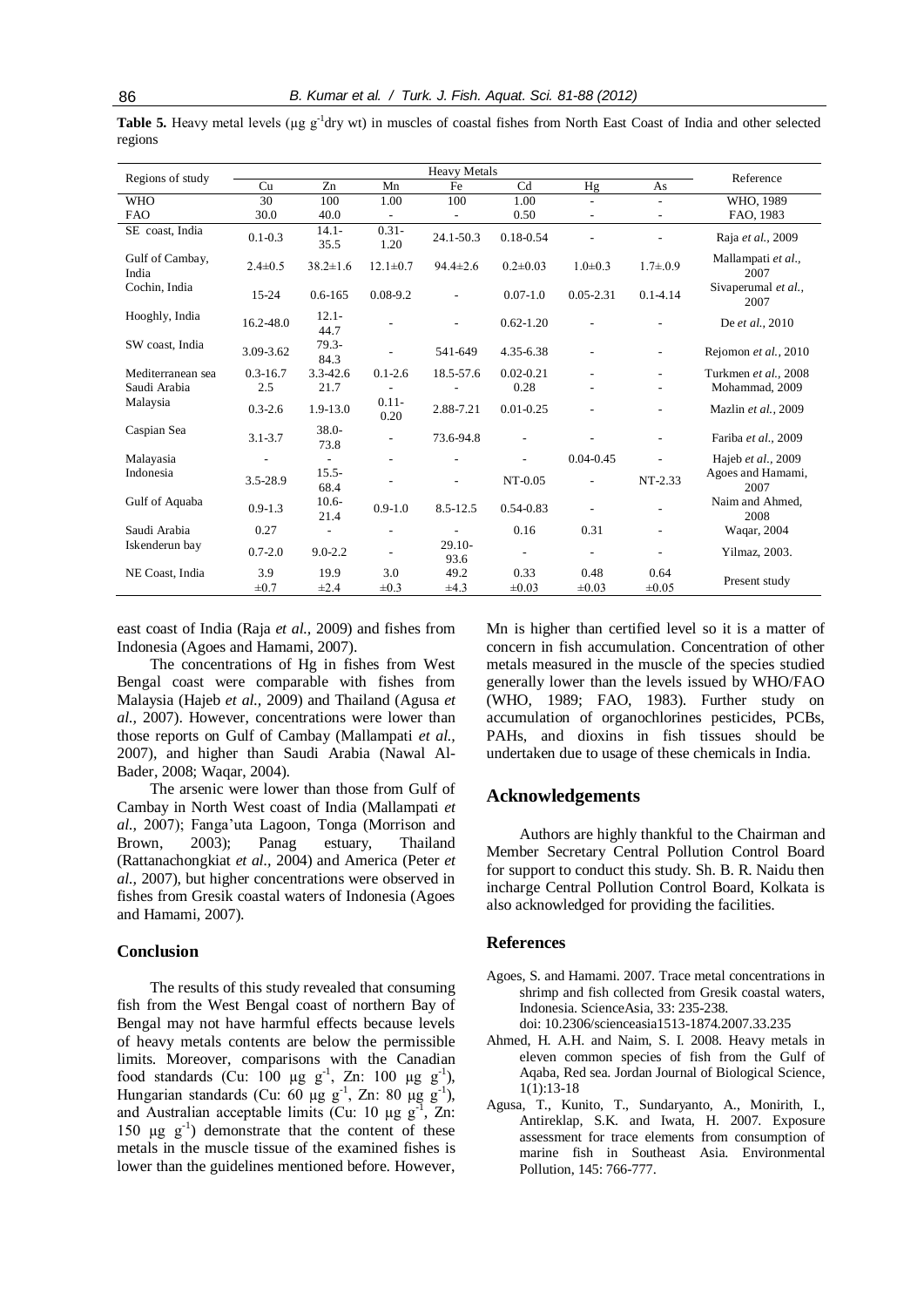doi: 10.1016/j.envpol.2006.04.034

- Bhattacharya, A. K., Mandal, S.N. and Das, S.K. 2006. Bioaccumulation of chromium and cadmium in commercially edible fishes of Gangetic West Bengal. Trends in Applied Science Research, 1:511-517. doi: 10.3923/tasr.2006.511.517
- Bhattacharya, A. K., Mandal, S.N. and Das, S.K. 2008. Heavy metals accumulation in water, sediment and tissues of different edible fishes in upper stretch of Gangetic West Bengal. Trends in Applied Science Research, 3 (1): 61-68. doi: 10.3923/tasr.2008.61.68
- Chatterjee, S., Chattopadhyay, B. and Mukhopadhyay S.K. 2006. Trace metal distribution in tissues of Cichlids (Oreochromis niloticus and O. mossambicus) collected from waste water fed fish ponds in East Calcutta Wetlands, a Ramsar site. Acta Ichthyologica et Piscatoria, 36 (2):119-125
- Chakraborty, R., Zaman, S., Mukhopadhyay, N., Banerjee, K. and Mitra, A. 2009. Seasonal variation of Zn, Cu and Pb in the estuarine stretch of West Bengal. Indian Journal of Marine Science, 38 (1): 104-109.
- De, T.K., De, M., Das, S., Ray, R. and Ghosh, P B. 2010. Levels of heavy metals in some edible marine fishes of mangrove dominated tropical estuarine areas of Hooghly river, North East coast of Bay of Bengal, India. Bull. Environ. Conta. Toxicol., 85 (4): 385-390. doi: 10.1007/s00128-010-0102-1
- Dural, M., Goksu, M.Z I. and Ozak, A.A. 2007. Investigation of heavy metal levels in economically important fish species captured from the Tuzla Lagoon. Food Chemistry, 102: 415-421. doi: 10.1016/j.foodchem.2006.03.001
- Dural, M. and Bickici E. 2010. Distribution of trace elements in the Upeneus pori and Upeneus molucensis from the eastern coast of Mediterranean, Iskenderun bay, Turkey. Journal of Animal and Veterinary Advances, 9(9): 1380-1383.
- doi: 10.3923/javaa.2010.1380.1383. E.C. 2001. Commission Regulation No. 466/2001,
- 08.03.2001. Official Journal of Europian Communities 1.77/1
- F.A.O. 1983. Compilation of legal limits for hazardous substances in fish and fishery products. FAO Fishery Circular No. 464: 5-100
- Fariba, Z., Hossein, T., Siamak, A.R., Meshkini, A.A. and Mohammad, R. 2009. Determination of copper, zinc and iron levels in edible muscle of three commercial fish species from Iranian coastal waters of the Caspian Sea. Journal of Animal and Veterinary Advances, 8(7): 1288-2009
- Gumgum, B., Unlu, E., Tez, Z. and Gulsun, N. 1994. Heavy metal pollution in water, sediment and fish from the Tigris River in Turkey. Chemosphere, 290 (1): 111- 116. doi: 10.1016/0045-6535(94)90094-9
- Hajeb, P., Jinap, S., Ismail, A., Fatimah, A.B., Jamilah, B. and Abdul Rahim, M. 2009. Assessment of mercury level in commonly consumed marine fishes in Malaysia. Food Control, 20 (1): 79-84. doi: 10.1016/j.foodcont.2008.02.012
- Ismail N.S. and Abu Hilal, A.H. 2008. Heavy metals in three commonly available coral reef fish species from the Jordan Gulf of Aquaba, Red sea. Jordan Journal of Biological Science, 1(2): 61-66
- Kamaruzzaman, B.Y., Ong, M.C., Rana, S.Z. and Joseph, B. 2010. Levels of some heavy metal in fishes from Pahang river estuary, Pahang, Malaysia. Journal of Biological Science, 10(2): 157-161.

doi: 10.3923/jbs.2010.157.161

- Kumar, B., Senthilkumar, K., Priya, M., Mukhopadhyaya, D.P. and Saha, R. 2010. Distribution, partitioning, bioaccumulation of trace elements in water, sediment and fish from sewage fed fish ponds in eastern Kolkata, India. Toxicology & Environmental Chemistry, 92(2): 243-260. doi: 10.1080/02772240902942394
- Kumar, B., Rita, S. and Mukherjee, D. 2011. Geochemical distribution of heavy metals in sediments from sewage fed fish ponds from Kolkata wetlands. India. Chemical Speciation & Availability, 23 (1): 24-32.
- Kwokal, Z., Sarkar, S.K., Chatterjee, M., Franciskovis-Bilinski, S., Bilinski, H., Bhattacharya, A., Bhattacharya, B.D. and Md. Aftab Alam. 2008. An Assessment of mercury loading in core sediments of sundarban mangrove wetland, India (A Preliminary report). Bull. Environ. Conta. Toxicol. 81: 105-112. doi: 10.1007/s00128-008-9443-4
- Mazlin, B.M., Ahmad, Z.A., Munnusamy, V. and Parveena, S.M. 2009. Assessment level of heavy metals in Penaeus monodon and Oreochromis spp in selected aquaculture ponds of high densities development area. European Journal of Scientific Research, 30(3): 348- 360
- Mohammed, A. And Al Kahtani 2009. Accumulation of heavy metals in Tilapia fish (Oreochromis niloticus) from Al-Khadoud spring, Al-Hassa, Saudi Arabia. American J Applied Science, 6(12): 2024-2029. doi: 10.3844/ajassp.2009.2024.2029
- Morrison, R.J. and Brown, P.L. 2003. Trace metals in Fanga'uta Lagoon, Kingdom of Tonga. Marine Pollution Bulletin, 46:139-152. doi: 10.1016/S0025-326X(02)00419-8
- Mukherjee, D. P., Mukherjee, A., and Kumar, B. 2009. Chemical fractionation of metals in freshly deposited marine estuarine sediments of sundarban ecosystem, India. Environmental Geology, 58: 1757-1767. doi: 10.1007/s00254-008-1675-4
- Nath, D. 1998. Zonal distribution of nutrients and their bearing on primary production in Hooghly estuary. Journal of Inland Fisheries Society of India, 30: 64- 74.
- Nsikak, U.B., Joseph, P.E., Akan, W. and David E.B. 2007. Mercury accumulation in fishes from tropical aquatic ecosystems in the Niger Delta, Nigeria. Current Science 92(2): 781-785.
- Nawal, A.B. 2008. Heavy metal levels in most common available fish species in Saudi market. Journal of Food Technology, 6(4): 173-177
- Paller, M.H., and Litterell, J.W. 2007. Long term changes in mercury concentrations in fish from middle Savannah river. Science of The Total Environment, 382: 375- 382. doi: 10.1016/j.scitotenv.2007.04.018
- Pentecost, A. 1999. Analyzing environmental data. Testing if a relationship occurs between two variables using correlation. 102-106. England: Pearson Education limited.
- Peshut, P.J., Morrison, R.J. and Barbara, A.B. 2007. Arsenic speciation in marine fish and selfish from American Samoa. Chemosphere.
- Raja, P., Veerasingam, S., Suresh, G., Marichamy, G. and Venkatachalapathy, R. 2009. Heavy metal concentration in four commercially valuable marine edible fish species from Parangipettai coast, south east coast of India. Journal of Animal and Veterinary Advances, 1(1): 10-14